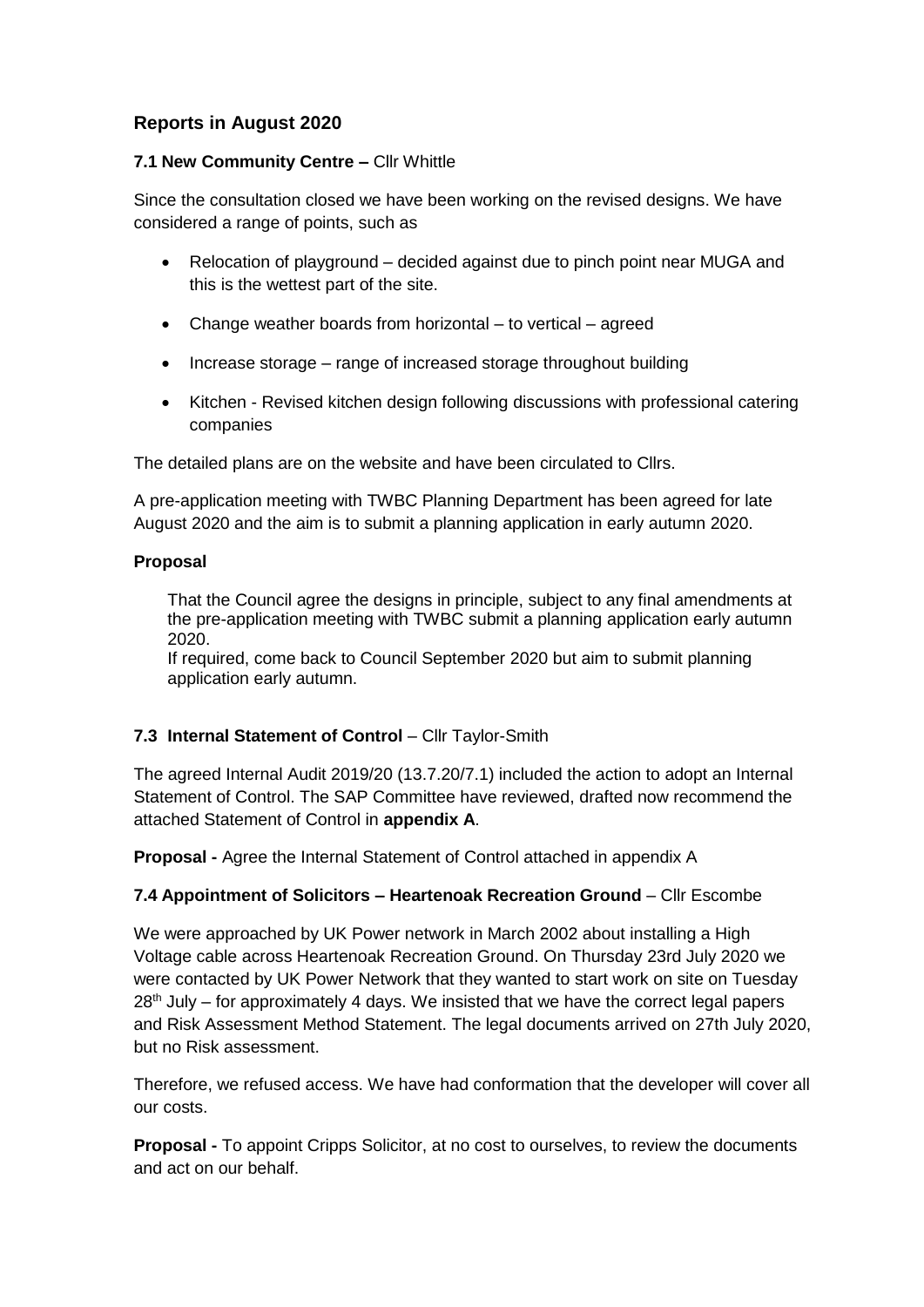

# **HAWKHURST PARISH COUNCIL**

## **STATEMENT OF INTERNAL CONTROL**





### **Introduction**

Hawkhurst Parish Council is responsible for ensuring that its business is conducted in accordance with the law and proper standards, and that public money is safeguarded and properly accounted for as well as being used economically, efficiently and effectively. In discharging this overall responsibility, the Council is also responsible for ensuring that there is a sound system of internal control which facilitates the effective exercise of the Council's functions and which includes arrangements for the management of risk.

### **The System of Internal Control**

The system of internal control is designed to manage risk to a reasonable level rather than to eliminate all risk of failure to achieve policies, aims and objectives; it can therefore only provide reasonable and not absolute assurance of effectiveness.

The system of internal control is based on an ongoing process designed to:

a) identify and prioritise the risks to the achievement of the Council's policies, aims and objectives;

b) evaluate the likelihood of those risks being realised and the impact should they be realised; and,

c) manage them efficiently, effectively and economically.

The system of internal control has been introduced for the Council for the year ended 31 March 2021 and up to the date of approval of the annual report and accounts and accords with proper practice as laid down by the Council's Financial Regulations which were last adopted in May 2019.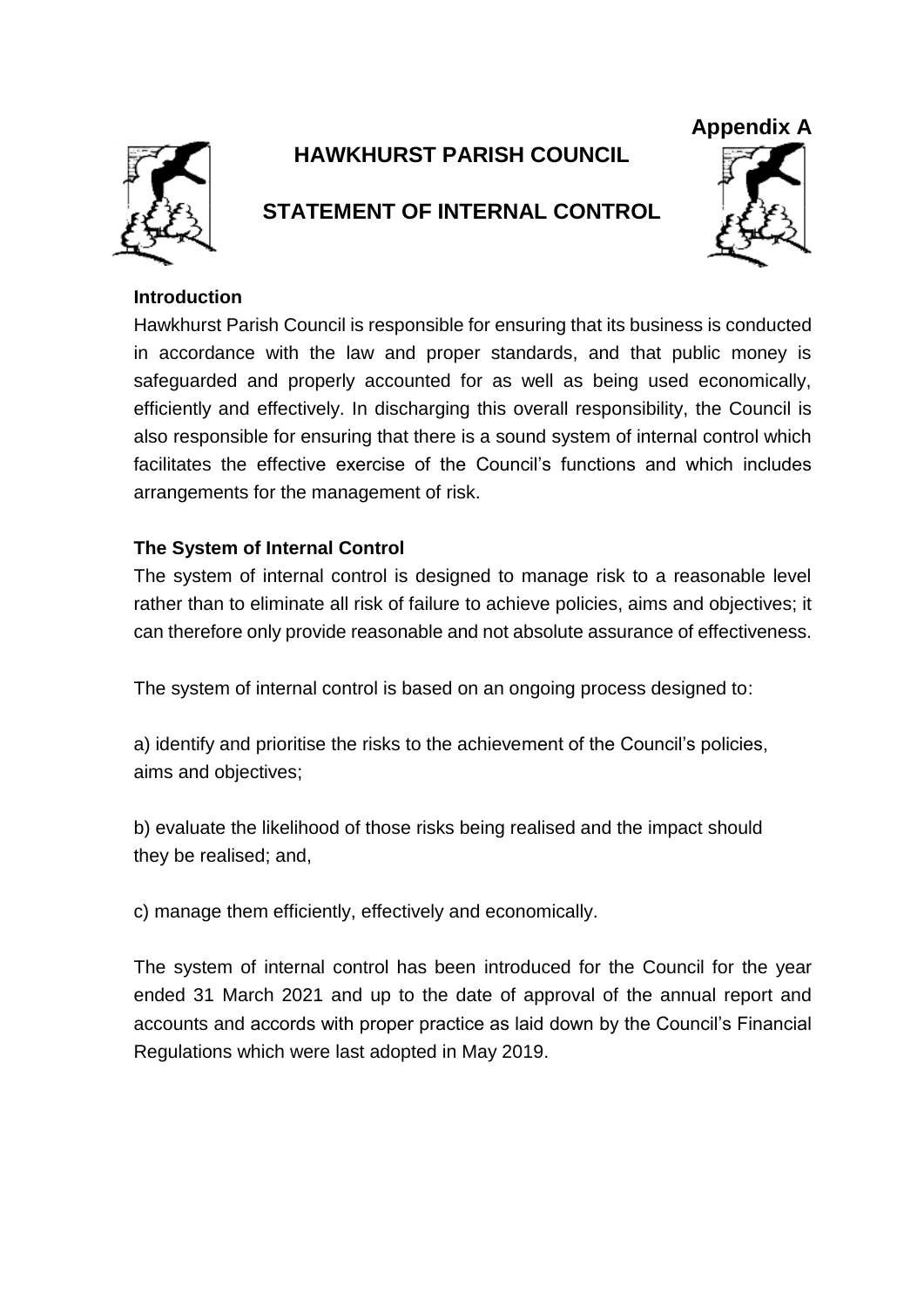#### **The Council's Internal Controls**

#### **The Council's Chairman**

The Council has elected a Chairman who is responsible for the smooth running of meetings and [along with the advice from the Clerk] for ensuring that all Council decisions are lawful. The Council reviewed its obligations and objectives and approved the level of precept and individual budgets for the following financial year at its January meeting.

### **Full Council**

The Full Council meets at least once a month and monitors progress against its aims and objectives at each meeting by reviewing and ratifying the recommendations of the Committees and by receiving relevant reports from the Clerk and Responsible Finance Officer. The Council carries out regular reviews of its internal controls, systems and procedures.

### **Strategy, Administration and Projects Committee**

The Council's Strategy, Administration and Projects Committee monitors progress against objectives, financial systems and procedures, budgetary control and carries out regular reviews of financial matters. It makes recommendations to the Full Council.

#### **Risk Management**

The Council adopted its risk management strategy in January 2014 and has been compiling risk assessments for relevant risks and activities. The Council will review risk management on annual basis or as required – as highlighted by the 2020 COVID 19 crisis.

#### **The Clerk**

The Council appoints a Clerk and a part-time Responsible Finance Officer who act as the Council's advisors and administrators. The Responsible Financial Officer manages and administers the Council's finances and is responsible for the day-today compliance with laws and regulations which the Council is subject to and for managing risks as well as ensuring adherence to the Council's procedures, control systems and polices.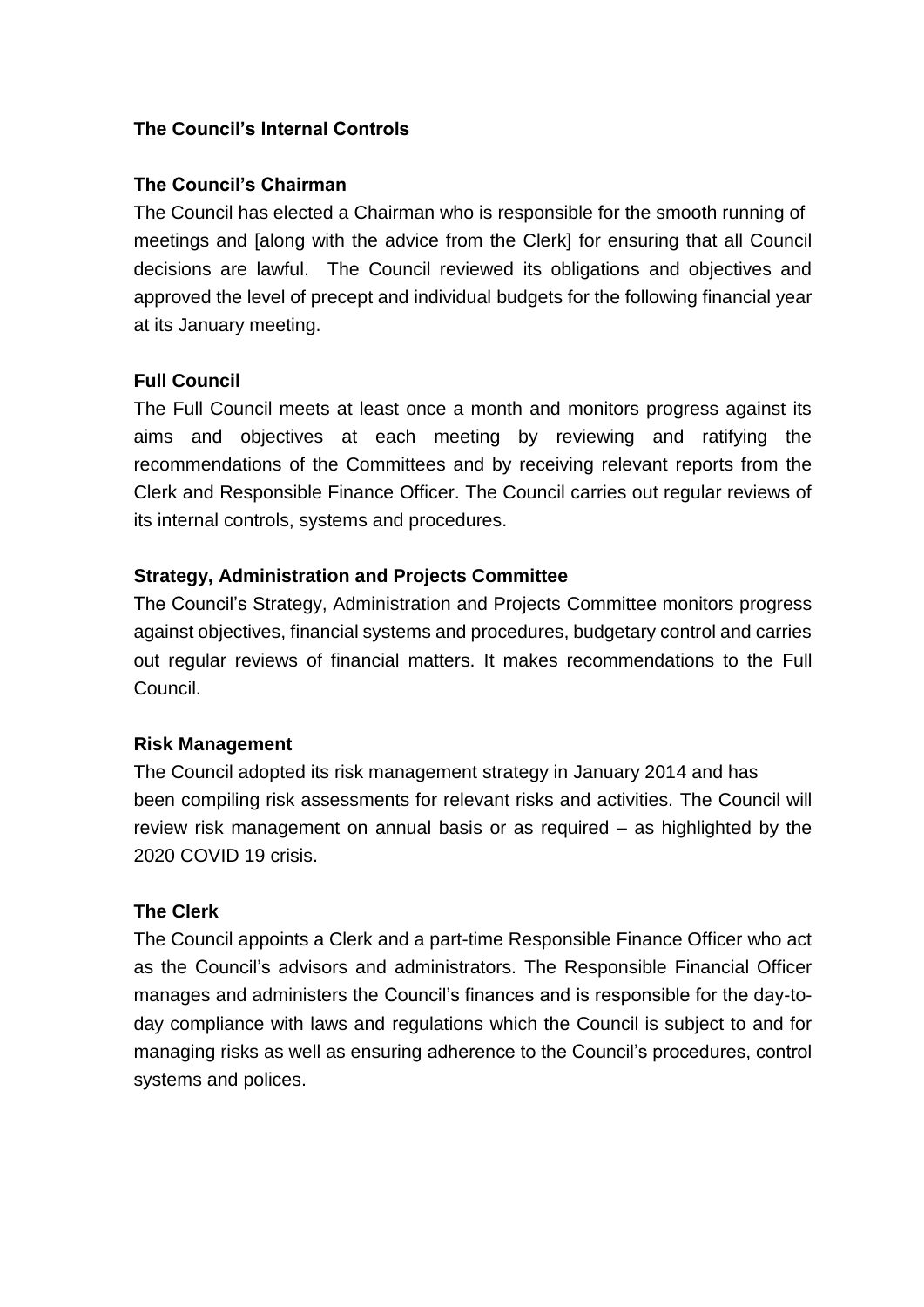### **Payments**

Most payments are currently made by BACS or cheque. All payments are reported to the Council for approval, resolution and minuting.

Two authorised Members of the Council must authorise every payment through authorisation of payments online or signing cheques. The authorised signatories are provided with proof of payment details for new recipients and electronic copies of invoices at the point of payment authorisation.

## **Bank Reconciliations**

According to the Council's Financial Regulations, The Chairman of the Strategy, Administration and Projects, who is not a cheque signatory, is appointed to verify bank reconciliations for all accounts once in each quarter. That Member signs the reconciliations and the original bank statements as evidence of verification.

### **Internal Audit**

The Council has appointed an independent Internal Auditor [Mr David Bucket] who reports to the

Council on the adequacy of its:

- financial records
- procedures
- systems
- internal control regulations
- risk management
- reviews

The effectiveness of the internal audit is reviewed annually.

## **External Audit**

The Council's External Auditors, PKF Littlejohn, submit an annual Certificate of Audit, which is presented to the Council each autumn.

## **Effectiveness**

The Council has responsibility for conducting an annual review of the effectiveness of its system of internal controls. The review of the effectiveness of the system of internal controls is informed by the work of the:

- Strategy, Administration and Projects Committee;
- Full Council;